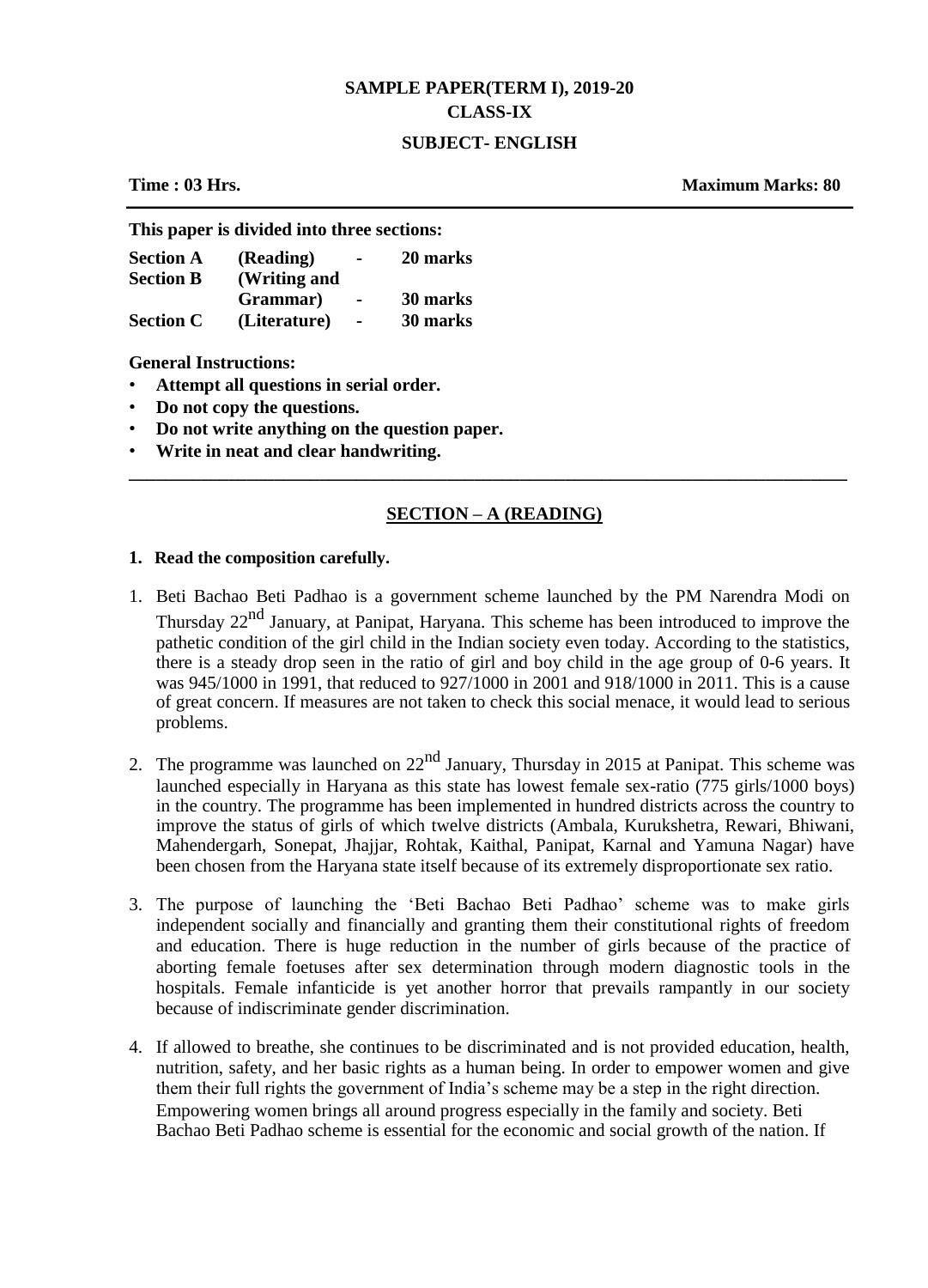the girl is not educated we will continue to remain a developing nation. The men and women in the entire country will learn to respect and accept the woman, and refrain from indulging in activities that are detrimental to the social and biological balance. While launching the scheme, PM reminded the entire medical fraternity that the purpose of medical profession is to save lives and not finish lives.

5. We hope that there will come a day when no girl child is killed, uneducated, insecure, sold or abandoned because of socio-economic reasons. Let us, as citizens of this wonderful nation, work towards building up a very strong and competitive female population, and strive to make the scheme a success.

# **Answer the questions based on your understanding of the paragraph. (1x8=8)**

- (a) When, where and by whom was the Beti Bachao Beti Padhao scheme launched?
- (b) What is the status of girl child as per the census of 2011 and what would its implementations lead to?
- (c) Why was such a scheme launched and what is its purpose?
- (d) Which state has the lowest female sex ratio and in how many of its districts has the scheme been implemented?
- (e) What are the kind of discrimination that the girl child faces?
- (f) What kind of awareness does the Beti Bachao Beti Padhao give the people?
- (g) What was PM Narendra Modi's message to the Medical Fraternity?
- (h) Find the word in the passage that means: the practice of treating somebody or a particular group less fairly than others.

# **2. Read the passage carefully.**

- 1. There is so much pressure on students, especially in secondary schools, to perform well in their exams and attain high grades. Parents wanting their children to perform exemplarily well in their classrooms is normal. The problem comes in when students have no life outside the classroom; when all they do and think about is their books. They become zombies whose world revolves around books, with no room for their development as human beings.
- 2. Many parents, guardians and students themselves do not understand the importance of extra curricular activities. This is because the parents feel that those after school activities distract them from their studies, or cause them to get home late. Some students also feel that all they need is to concentrate on their books. Co-curricular activities are just as important as academics. They both complement each other to develop a well-rounded student with more social skills. Education should be more than just books.
- 3. Studies have shown that students who participate in co-curricular activities have a marked improvement in the grade. This can be attributed to skills they learn such as better time management to accommodate their hobbies and class activities, better organizational skills and a boost in their self-esteem. Skills learnt in clubs such as debate can be applied in the classroom too, as the students learn how to express themselves better. Students have to learn how to balance their academic life with their hobbies. They need to know how to incorporate their club and sports activities into their school life and allocate enough time for each. They learn how to plan out their day, to include study time and co-curricular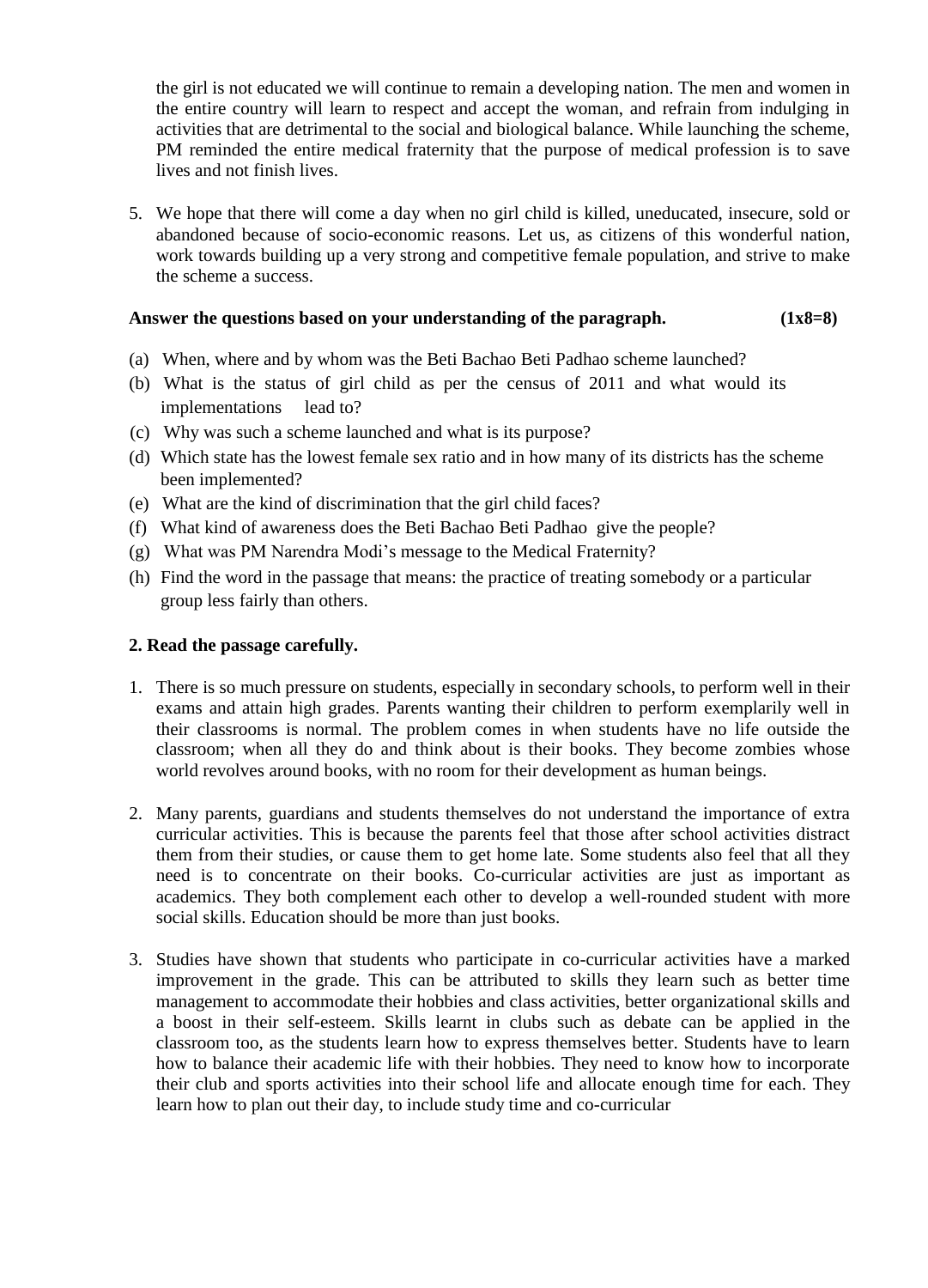activities' time, and will know how to make use of any free time they may have. Such a student is also less likely to procrastinate.

4. Students learn new skills that are useful in their school life and day-to-day activities. Students learn skills such as teamwork, better social skills, and critical thinking. According to studies, students who participate in co-curricular activities were found to have better leadership skills and learnt how to relate better with their peers than those who didn't. This will foster a sense of accountability and responsibility in them.

For secondary school students, engaging in extracurricular activities boosts their chances of gaining admission into universities. Most universities nowadays check what the student offers apart from their academics, and that is where co-curricular activities come in. Some students have gotten scholarships into prestigious universities due to sports such as athletics and football.

5. The aim of education should be to develop an all-round student in all aspects. This includes the student's intellectual, spiritual, social, physical and moral capabilities. There is need to strike a balance in all these aspects, so as to benefit the child.

# **A. On the basis of your reading of the passage, answer the following questions in 30-40 words each: (2x4=8)**

- i. Why don't parents want their children to participate in extracurricular activities?
- ii. How can participation in extracurricular activities improve the performance of a student?
- iii. What skills are developed in a child when he/she participates in co-curricular activities?
- iv. What is the aim of education in today's world?

#### **B. On the basis of your reading of the passage, fill in the following blanks with appropriate words/phrase: (.5x4=2)**

| (a) Students learn new skills that are useful in their | and |  |
|--------------------------------------------------------|-----|--|
| (b) Co-curricular activities fosters a sense of        | and |  |

#### **C. Choose meanings of the words given below with the help of options that follows:**

**(1x2=2)**

| 1. Foster (para4)        |      |         |
|--------------------------|------|---------|
| (i)<br>Encourage         | (11) | promote |
| (iii) Advance            | (iv) | nurture |
| 2. Procrastinate (para3) |      |         |
| (i) Hesitate             | (11) | linger  |
| (iii) Delay              | (iv) | suspend |

#### **SECTION - B (WRITING AND GRAMMAR)**

**3.** Today you were crossing a highway on way to your destination. By the side of the road you saw that the trees were being cut recklessly for some construction work. As it disturbs the ecosystem, you were agonized at the sight. Write a diary entry describing your pain and anguish in about 100-150 words. **(8)**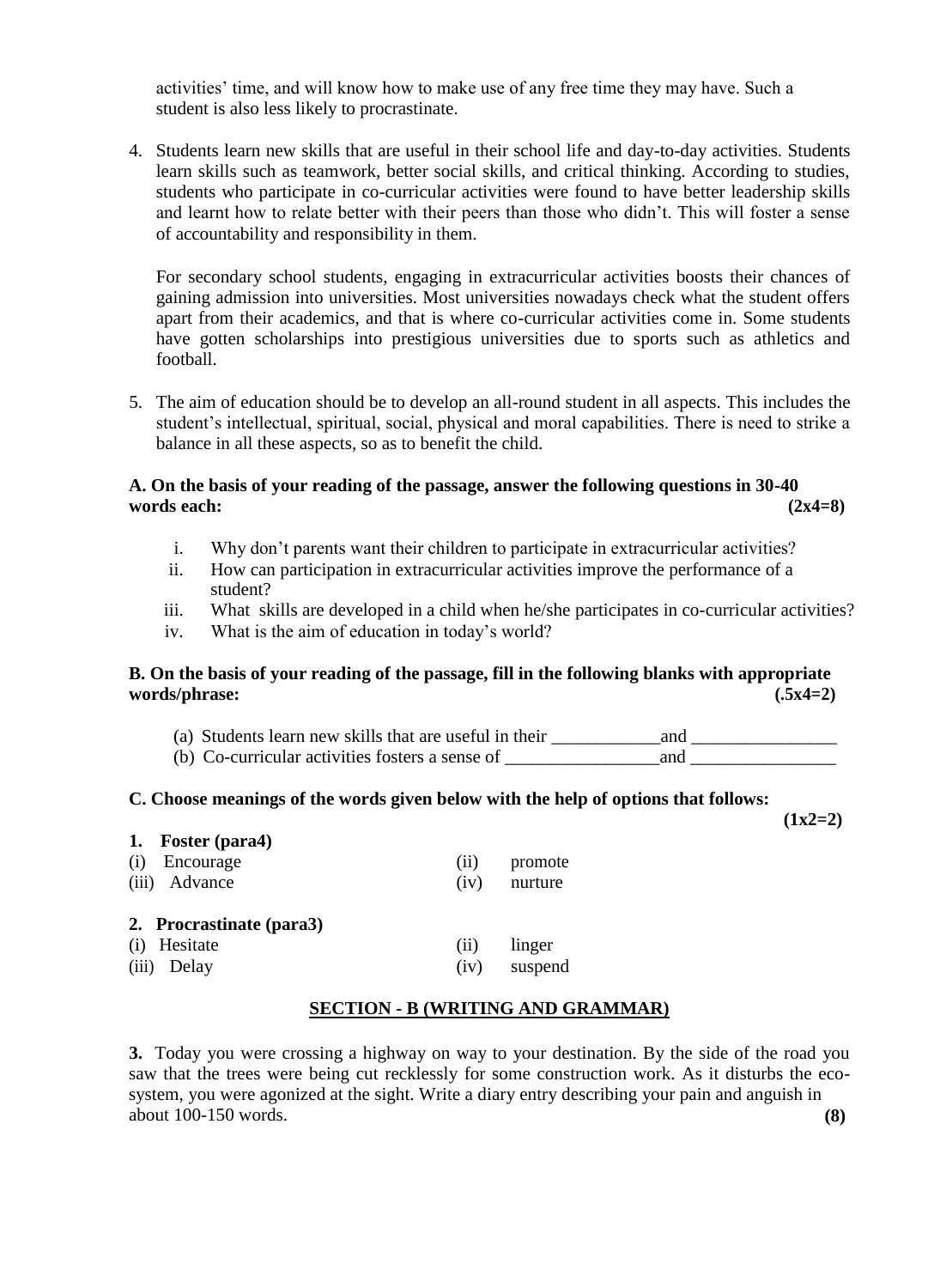You have recently visited a school for the deaf and dumb. You are sympathetic about the situation, they are in. Make a diary entry writing down your feelings about their situation in about 100-150 words.

**4.** Sneha wanted to write a short story but couldn't go beyond a line or two. Complete the story taking help from the lines Sneha wrote.

Mr. Aggarwal was a very wealthy businessman. One day he was sitting alone at his dining table when ……………

#### **5. Read the conversation given below and complete the paragraph that follows: (4)**

| Ann                                  | : I want to order a big pineapple cake for my birthday. |                             |
|--------------------------------------|---------------------------------------------------------|-----------------------------|
|                                      | Confectioner : When is your birthday?                   |                             |
| Ann                                  | : It is tomorrow.                                       |                             |
|                                      | Confectioner : You can collect it by noon.              |                             |
|                                      | Ann told a confectioner (a)                             | a big birthday cake for her |
| birthday. The confectioner asked (b) |                                                         | . Ann replied               |
|                                      | . The confectioner told her                             |                             |

# **6. The following passage has not been edited. There is an error in each of the lines against which a blank is given. Write the incorrect word and the correction in the space provided. (4)**

|                                        | Incorrect                                                      | Correct |
|----------------------------------------|----------------------------------------------------------------|---------|
| Folk tales offer lots of advice.       |                                                                |         |
| Much of them deliver the message.      |                                                                |         |
| quite clear. There is a story about    |                                                                |         |
| Birbal not being allowed to attending  |                                                                |         |
| the king's free lunch. The reasons was |                                                                |         |
| which he was not dressed properly.     |                                                                |         |
| This happened in spite of the high     | (f)                                                            |         |
| intellectual abilities.                |                                                                |         |
| The advice thus conveyed was:          |                                                                |         |
| "Don't judge the book by its cover."   | (h)<br><u> 1980 - Jan Stein Berlin, amerikansk politiker (</u> |         |
|                                        |                                                                |         |

#### **7. Rearrange the following words and phrases to form meaningful sentences. (4)**

- (a) the/are/a/students/lot/motivated
- (b) presumptions/they/are/expressive/without/listen/and
- (c) they/achieve/willing/are/tirelessly/to/their/goals/to work
- (d) they/sky is/that/for/the/know/the/them/limit